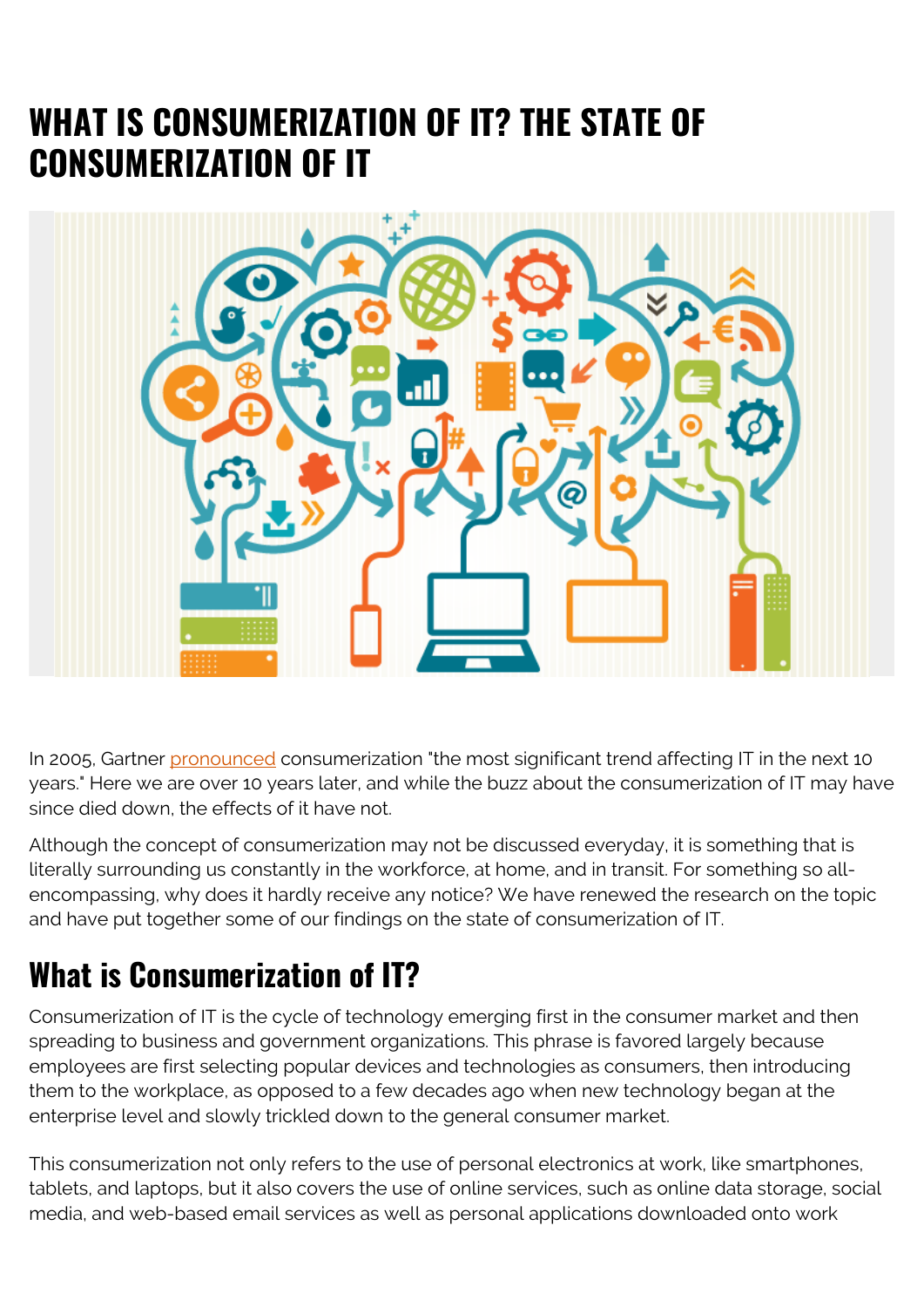devices. Consumerization of IT has also come to encompass user experiences and user interfaces that mimic consumer UX and UI – bringing context-aware experiences to IT users.

While the idea of employees using personal devices at work and company devices at home was prevalent in 2005 when Gartner first defined it, the consumerization of IT is even more widespread in 2018 due to all of the factors that drive it. A consumer-ized IT experience is often a key factor in establishing a broader digital workplace.

## **Drivers of consumerization of IT**

The biggest driver of the consumerization of IT is employees who act as well-informed consumers that spend a lot of time doing their homework. Typically without the organization giving permission or even being aware that this is happening, these employees may:

- Buy their own devices
- Install their preferred applications
- Download personal online service accounts on the corporate network with the device

Another driver of this trend is that our modern workforce is growing increasingly remote, making the monitoring of devices and security protocols all the more complex. Employees working from home like the option of being able to use their personal devices for business, especially if they have a preference of one platform over the other. Also, as consumers, we usually stay up-to-date with the latest and greatest when it comes to technologies, while organizations don't have the ability to purchase new devices every year.

Some of the other drivers of the consumerization of IT include:

- The BYOD movement
- The use of social media
- Adoption of cloud applications
- User preferences for consumer-Iike interface

Let's look at each.

### **The BYOD movement**

One of the biggest phenomenons of the moment is the **Bring Your Own Device (BYOD)** movement. BYOD describes the digital business evolution in which employees bring their own personal phones, laptops, and tablets to work or use them for work purposes.

The BYOD movement has many benefits:

- Saves employers money
- Decreases the daily burden on IT departments
- Increases user adoption

However, the amount of security threats it puts the organization at risk for can quickly outweigh these advantages.

In order to reap all of the positives from BYOD, it is vital that companies have frequent trainings to ensure compliance with security measures. It is also important that strong policies be put into place to protect the network and sensitive company data from hackers and cyber threats.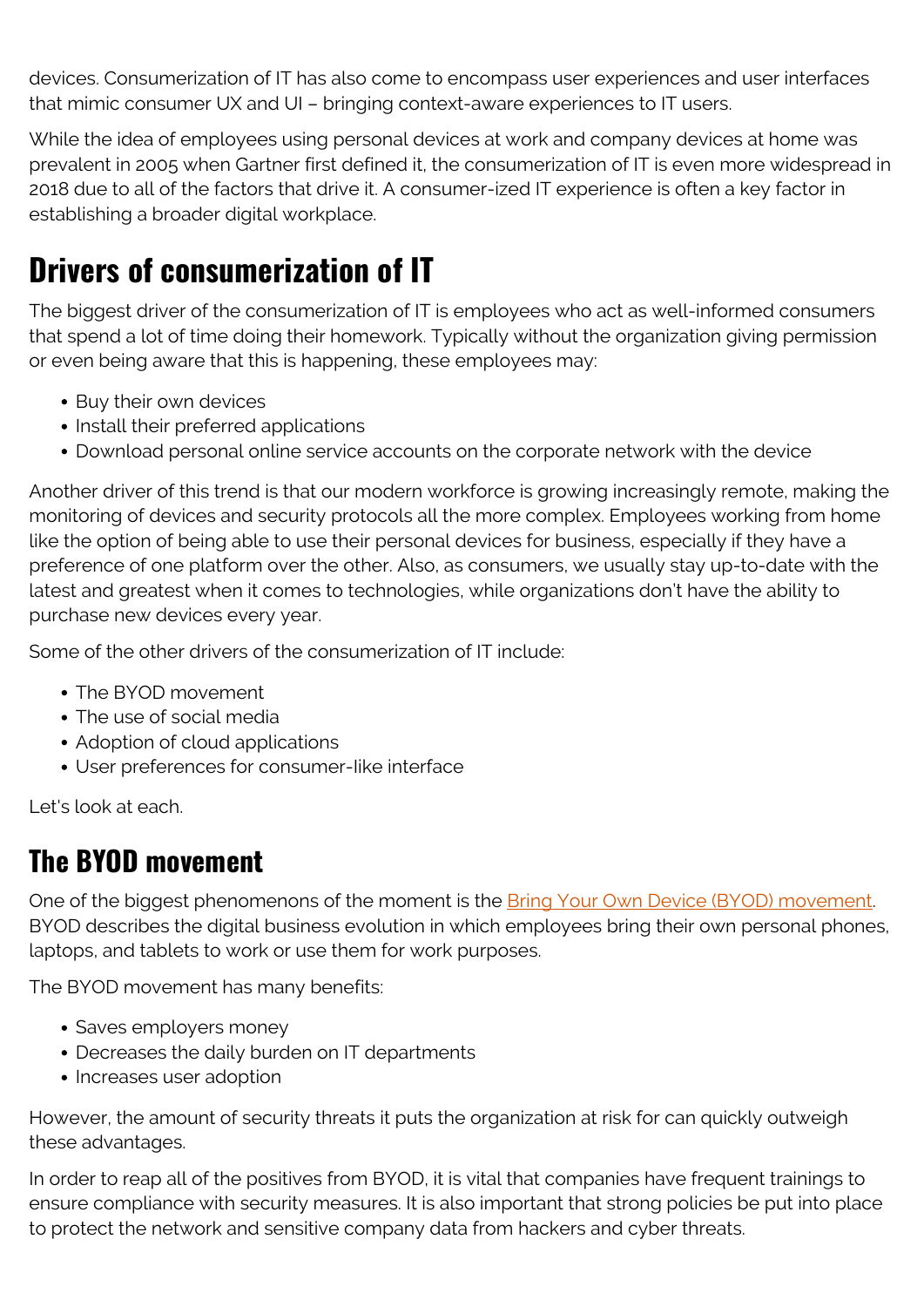## **The use of social media**

Along with employees wanting to use their own devices in the workplace, many of them also want to be able to access their various social media accounts. Even if employees only use these accounts during their lunch hour or during breaks, they may not be aware of how easily their actions could compromise [organizational security](https://blogs.bmc.com/blogs/state-of-secops/) and expose the network to malware.

This is another situation in which organizations must [take proactive measures.](https://blogs.bmc.com/blogs/offensive-defensive-leadership/) Organizations must thoroughly educate employees about how a downloaded application or even a quick click on an infected link can compromise the entire network. They should also ensure employees don't share any confidential business information online, no matter how well-meaning they may be.

### **Cloud adoption**

As more and more companies [migrate to the cloud,](https://blogs.bmc.com/blogs/saas-vs-paas-vs-iaas-whats-the-difference-and-how-to-choose/) being able to collaborate with team members across the office, or even the world, has never been more simple. However, with this ability to share documents, files, and data comes the added risk of that sensitive data becoming intercepted by cyber criminals.

To negate the risk of security threats, and fully embrace the benefits that adoption of the cloud has to offer, companies must use effective communication to employees regarding the correct ways to share confidential information and choose a secure password. Going one step further, IT departments must be confident in the network's encryption methods as well as the security of any type of sensitive data, whether it be in storage or in transit.

### **Consumer-like user interfaces**

Users of IT services are people too – and have come to expect the same speed, accuracy, and power of their favorite consumer services like Google, Netflix, and Amazon Prime. Today's business users find real value in experiences that "just work".

## **Consumerization of IT in 2018 & beyond**

In today's workforce, most businesses have some, if not all, of their employees working remotely and the consumerization of IT is being pushed by a generation that grew up with the internet. Due to the familiarity of always having devices available, these workers are more likely to blur the lines between personal and work devices, especially if they prefer a different platform than what their organization offers (Mac vs PC).

While the blending of devices is typically a benefit for employees, it is usually a huge headache for IT departments as well as security professionals. IT departments are forced to keep track of a much higher number of very mobile technologies that are being shuttled all over. They are also usually the first line of defense when these said devices get attacked with malware.

The amount of data that is accessed at every second from laptops, desktops, mobile phones, and even Internet of Things devices requires a team dedicated solely to cyber security and ensuring all sensitive information is protected. However, if employees are highly educated and trained on how to properly use and access their devices, the consumerization of IT in 2018 will be better than ever before.